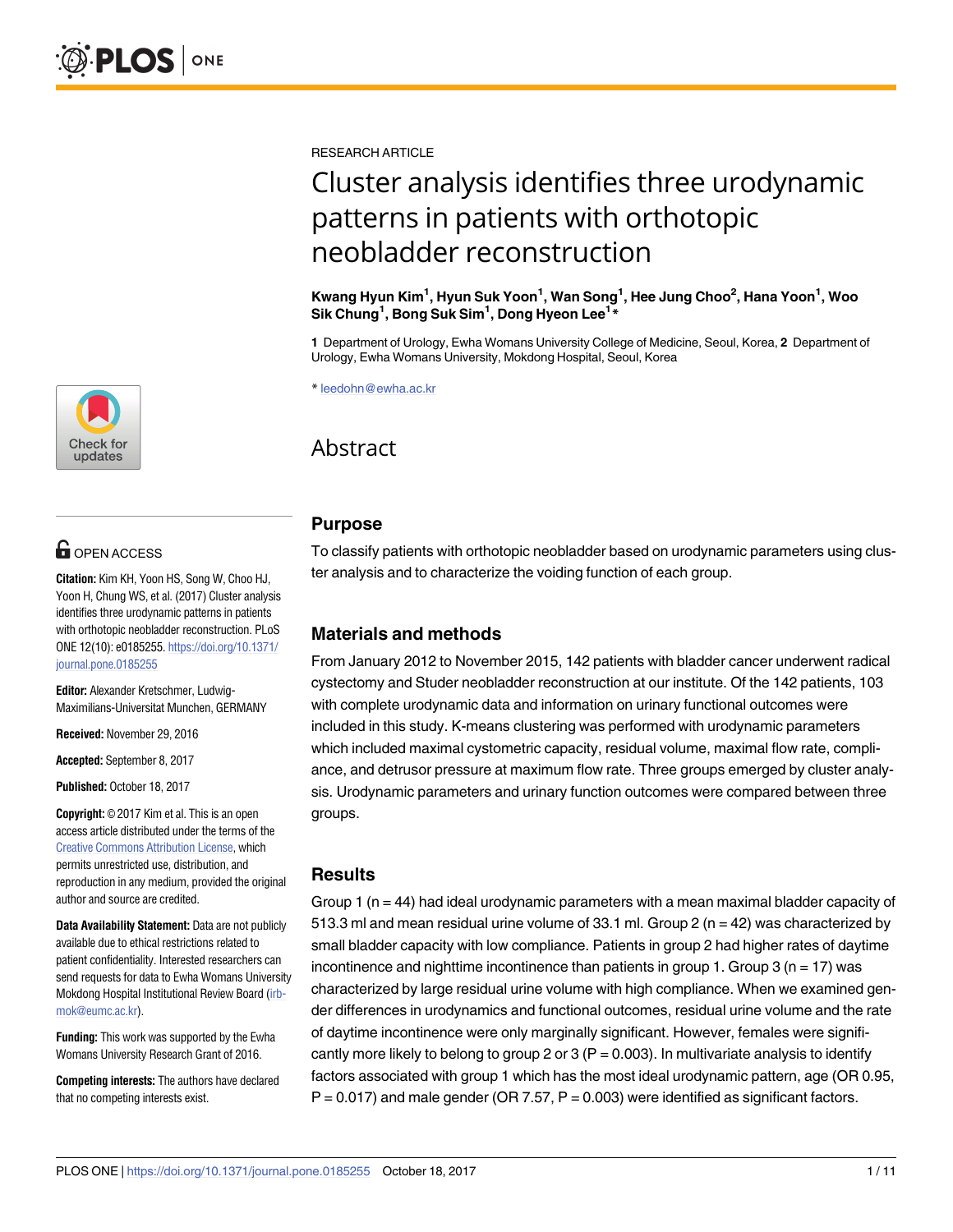### <span id="page-1-0"></span>**Conclusions**

While patients with ileal neobladder present with various voiding symptoms, three urodynamic patterns were identified by cluster analysis. Approximately half of patients had ideal urodynamic parameters. The other two groups were characterized by large residual urine and small capacity bladder with low compliance. Young age and male gender appear to have a favorable impact on urodynamic and voiding outcomes in patients undergoing orthotopic neobladder reconstruction.

#### **Introduction**

Orthotopic neobladder reconstruction is now the preferred option for urinary diversion after radical cystectomy for bladder cancer [\[1](#page-8-0)]. Despite the complexity in surgical procedure and postoperative management, patients with orthotopic neobladder void via native urethra and showed better quality of life compared to patients with incontinent urinary diversion [\[2](#page-8-0)]. Orthotopic neobladder provides low pressure reservoir with adequate capacity preserving urinary continence and upper urinary tract function. Several studies have demonstrated excellent long-term results with stabilized reservoir capacity and satisfactory continence rates [[3–5\]](#page-8-0). However, assessment of functional outcomes in patients with orthotopic neobladder is a complex task and the method has not been standardized. For reliable and structured evaluation, previous studies have developed and used bladder cancer- and neobladder-specific questionnaires [[6](#page-8-0)–[8](#page-9-0)]. These questionnaires usually focus on functional outcomes such as urinary incontinence or quality of life after surgery.

Urodynamics provide objective information on lower urinary tract function by the measurement of various volume and pressure parameters. Urodynamic evaluation in patients with orthotopic neobladder is not a new effort and multiple studies have been conducted to investigate long-term changes in urodynamic parameters or to compare differences in urodynamic parameters between orthotopic neobladders with various intestinal segments  $[9-11]$  $[9-11]$  $[9-11]$  $[9-11]$  $[9-11]$ . Meanwhile, most urodynamic studies have described the orthotopic neobladder as an excellent urinary reservoir with adequate volume and low pressure  $[12–15]$  $[12–15]$ . However, orthotopic neobladders are created out of intestinal segments and show innate differences from original bladder in terms of sensory and motor functions. In fact, individuals with orthotopic neobladder have diverse urodynamic and voiding features.

While previous studies have described the urodynamic parameters of orthotopic neobladders, we have limited information on the characterization of urodynamic or voiding patterns in patients with orthotopic neobladder. In this study, we aimed to classify patients with orthotopic neobladder according to urodynamic parameters using cluster analysis and investigated urinary functional outcomes in each group.

### **Materials and methods**

A retrospective review of medical record and analysis was performed after obtaining Ewha Womans University Mokdong Hospital institutional review board (2015-10-010-001).

#### Patient inclusion

From January 2012 to November 2015, 142 patients with bladder cancer underwent radical cystectomy and orthotopic neobladder reconstruction by a single surgeon (DHL). Informed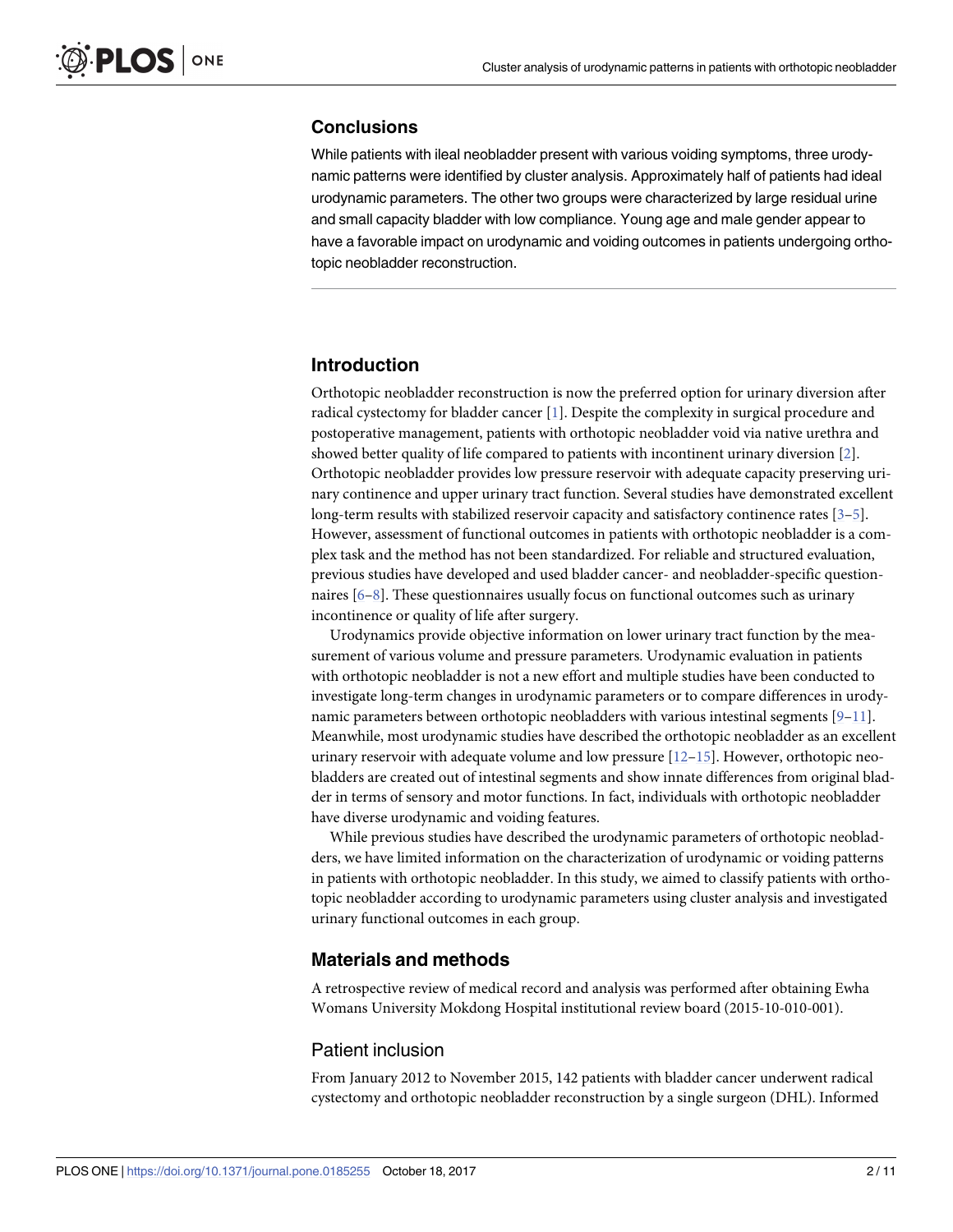<span id="page-2-0"></span>consent was waived due to retrospective design and data were analyzed anonymously after removal of patient identifiers. All patients underwent radical cystectomy with a standard open surgical approach and the extent of lymphadenectomy included the obturator fossa and the external, internal and common iliac vessels up to the ureteric crossing. Nerve sparing was attempted when it did not compromise cancer control. The vaginal sparing procedure was performed in all female patients. A Studer pouch was used for orthotopic substitution [[16](#page-9-0)]. Briefly, an approximately 60 cm segment of the ileum was isolated and the proximal 15 cm was used for the afferent limb. Ureteroileal anastomosis was performed using the Nesbit technique. For neobladder reconstruction, the distal part was detubularized and double folded to construct a U-shaped pouch. From November 2013, we performed video urodynamic testing postoperatively, as part of a comprehensive functional evaluation of ileal neobladder. Usually, the test was performed at 3–6 months after surgery when most patients achieved daytime continence. However, the test was deferred or unperformed depending on medical condition or consent of patients. Of a total of 142 patients, 103 with complete urodynamic data and information on voiding function were included in this study.

## Video urodynamic study and evaluation of voiding function

All urodynamic tests were conducted by a single specialized nurse (HJC) according to the standards of the International Continence Society [[17](#page-9-0)]. Multichannel urodynamic system (MMS Solar, Medical Measurement System, Enschede, The Netherlands) was used for the urodynamic test. Voiding diary and continence status were evaluated at the time of urodynamic testing. Functional bladder capacity was used as a reference for urodynamic testing. Continence was classified into daytime and nighttime and defined as the use of zero pads. The pressureflow test was performed with an air-charged 7-Fr dual lumen urethral catheter and a 7.5-Fr water-filled rectal PVC catheter with an introducer. The patients were placed in a semi-sitting position and the bladder was filled at a filling rate of 50 ml/min with normal saline of room temperature. Using maximal functional bladder capacity on voiding diary as reference, maximal bladder capacity was measured at a feeling of fullness of the bladder or urine flowing through urethra. Compliance was calculated by dividing volume change by detrusor pressure change. In cases of sudden increase or fluctuation of detrusor pressure, the detrusor pressure was measured after pressure curve was stabilized. The patient was asked to void with comfortable position for each individual. Maximum flow rate and residual urine volume were measured. We also measured maximum abdominal pressure during the voiding phase as most patients with ileal neobladder use abdominal straining to empty their bladder. On video urodynamics, the incidence and characteristics of vesicoureteral reflux (VUR) were evaluated. Along with VUR, the incidence of febrile urinary tract infection (UTI) was also evaluated. Febrile UTI was defined as a positive urine culture with at least  $10^4$  colony-forming units per milliliter of urine and an elevated body temperature ( $\geq$ 38°C).

## Statistical analysis

Cluster analysis was performed using R version 3.2.5 [\(http://www.r-project.org](http://www.r-project.org/)). K-means, unsupervised learning method, was used for clustering of urodynamic parameters which included maximal cystometric capacity, residual volume, maximal flow rate, compliance, and detrusor pressure at maximum flow rate. The NbClust package [\[18\]](#page-9-0) was used to determine the optimal number of clusters. NbClust provides 30 indices for deciding the right number of clusters. In our analysis, NbClust computed 26 multiple tests; both 2 and 3 were proposed as the best number of clusters by 8 and 7 indices, respectively, with highest frequencies (S1 [Fig\)](#page-8-0). We determined the optimal number of clusters to be 3 after analysis with various clusters. Clinical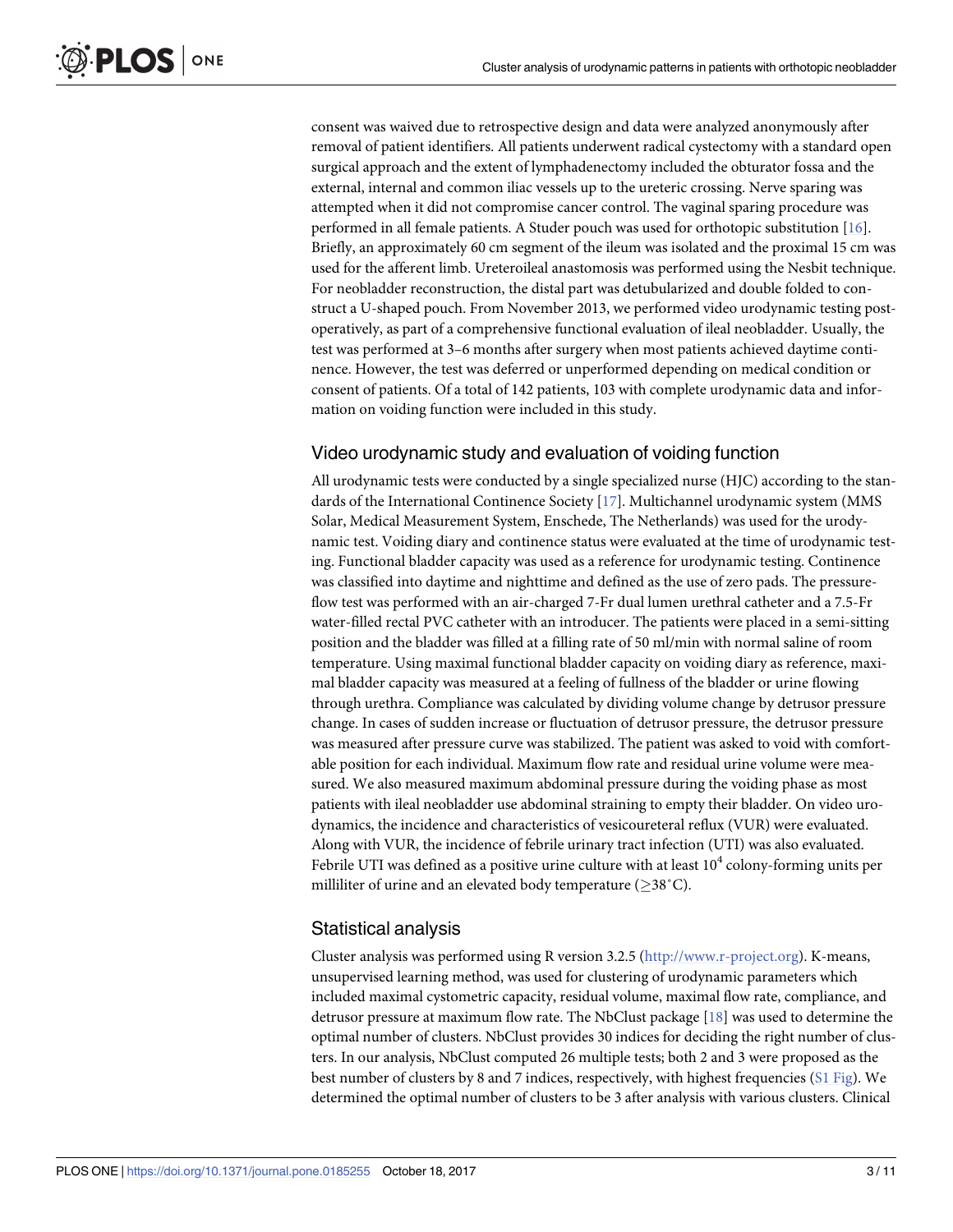<span id="page-3-0"></span>variables, urodynamic parameters, and voiding status between the 3 clusters were compared. Qualitative variables were compared using Chi squared test and quantitative variables were compared using one-way ANOVA. Multivariate logistic regression analysis was used to identify clinical factors predicting ideal urodynamic patterns after surgery. For these analyses, the Statistical Package for Social Science for Windows, version 18.0 (SPSS, Inc., Chicago, IL, USA) was used and a P-value *<*0.05 was considered significant. All P-values were two-sided.

#### **Results**

Median age at surgery was 64 (interquartile range, 56–71) and 80 (77.7%) were male. Median time from surgery to urodynamic testing was 5 months (interquartile range, 3–10). Among all patients in this study, mean maximal bladder capacity, residual urine volume, and compliance were 453.7 ml, 89.5 ml and 41.6 ml/cmH<sub>2</sub>O, respectively. Three groups emerged by cluster analysis using 5 urodynamic parameters, which were significantly different between the 3 groups [\(Fig](#page-4-0) 1). Group 1 ( $n = 44$ ) had most ideal urodynamic pattern among the 3 groups. In group 1, mean maximal bladder capacity and residual urine volume were 513.3 ml and 33.1 ml, respectively. Patients in this group also showed the highest maximum flow rate at 17.0 ml/ sec. Group  $2(n = 42)$  was characterized by small bladder capacity with low compliance. Patients in group 2 had the smallest mean maximal bladder capacity (348.1 ml) and the lowest mean bladder compliance (29.5 ml/cmH<sub>2</sub>O). They had the higher incidence of incontinence during both daytime (31.0%) and night time (83.3%) than patients in group 1 [\(Table](#page-5-0) 1). The last group ( $n = 17$ ) had the largest mean residual urine volume of 384.6 ml. They also had the largest mean maximal bladder capacity (560.4 ml) and the highest bladder compliance (73.1 ml/cmH<sub>2</sub>O). Of the 17 patients in group 3, 6 (35.3%) required routine clean intermittent catheterization.

On video urodynamic testing, VUR was found in 40 patients (38.8%). VUR was bilateral in 22 patients (55.5%, 22/40). Of 62 renal units with VUR, 23 (37.1%) were of grade III or higher. The incidence of VUR was highest (54.8%) among patients in group 2, which was characterized of small bladder capacity and low compliance. However, the incidence of febrile UTI was highest (47.1%) in group 3, which was the group that showed the largest residual urine. Also, the incidence of febrile UTI was not significantly different according to the presence of VUR (25.4% vs. 35.0% in VUR (-) vs. VUR (+),  $P = 0.374$ ) ([Table](#page-5-0) 1). Urodynamic variables were also not different between patients with and without febrile UTI (S1 [Table](#page-8-0)).

Patients in group 1 had the most ideal urodynamic parameters and presented with the lowest incidence of incontinence. Among the forty-four (44/103, 42.7%) patients in group 1, 93.2% were male. When we examined gender differences in urodynamics and functional outcomes, residual urine volume and the rate of daytime incontinence were only marginally significant [\(Table](#page-5-0) 2). However, females were significantly more likely to belong to group 2 or 3  $(P = 0.003)$ . Age, body mass index, comorbidities such as hypertension or diabetes, and postoperative time did not differ between the three groups [\(Table](#page-5-0) 1). When we performed multivariate logistic regression analysis to identify factors associated with group 1, age (OR 0.95,  $P = 0.017$ ) and male gender (OR 7.57,  $P = 0.003$ ) were identified as significant factors [\(Table](#page-6-0) 3).

#### **Discussion**

Cluster analysis is an unsupervised machine learning method that partitions a dataset into groups of individuals or objectives which are similar to each other. Determining the optimal number of groups is a critical step in cluster analysis and a wide variety of methods exit. In our study, NbClust was used to select the optimal number of clusters in the dataset [\[18\]](#page-9-0). Analysis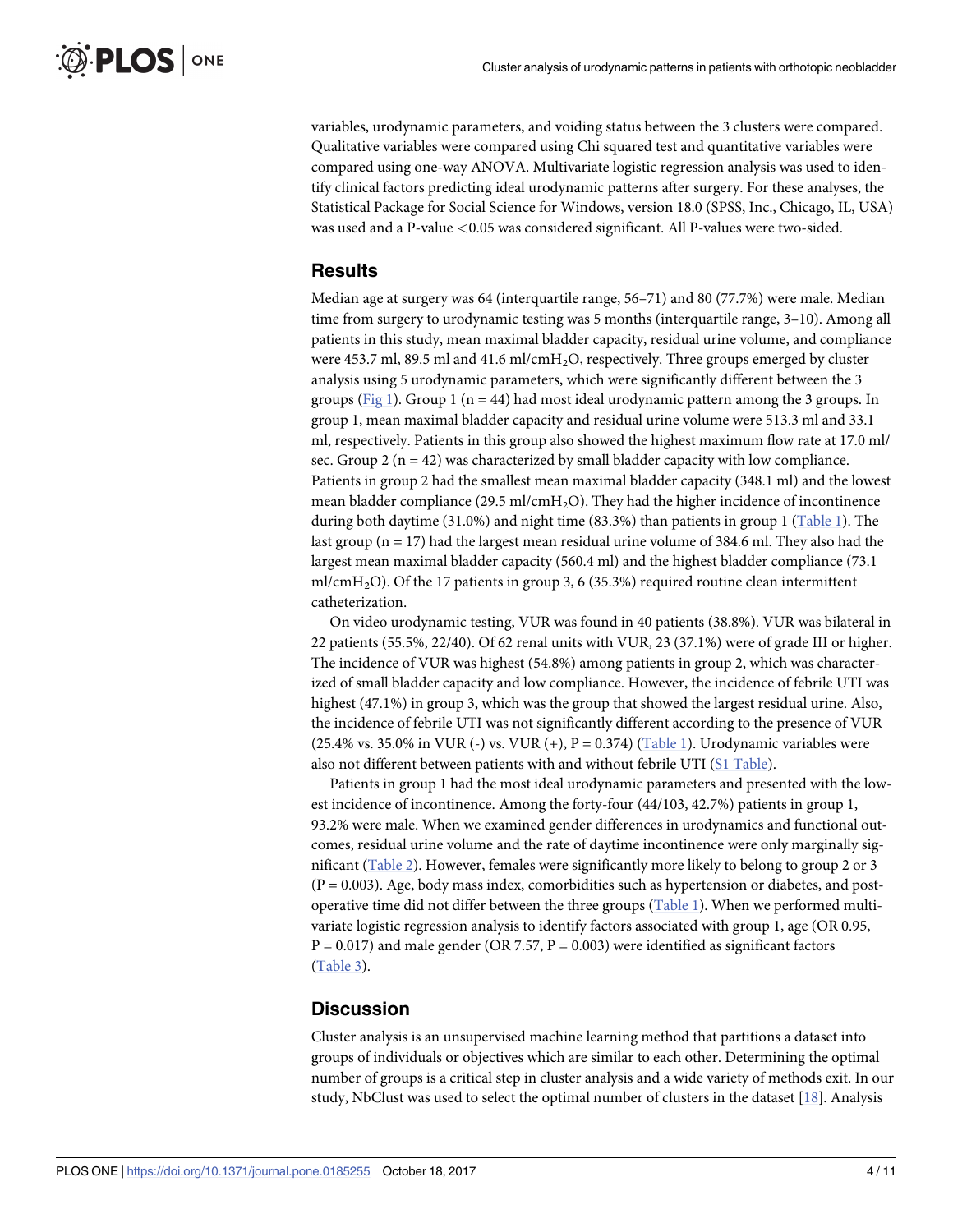<span id="page-4-0"></span> $(A)$ 







Maximal abdominal pressure (cmH<sub>2</sub>O)

80

100

120

140





(B)

 $\pmb{0}$ 

20

40

60



**[Fig](#page-3-0) 1.** (A) Comparison of urodynamic parameters between the 3 groups. One-way ANOVA was used for statistical analysis. (B) Radar plot of urodynamic parameters among the 3 groups using standardized z-score.

<https://doi.org/10.1371/journal.pone.0185255.g001>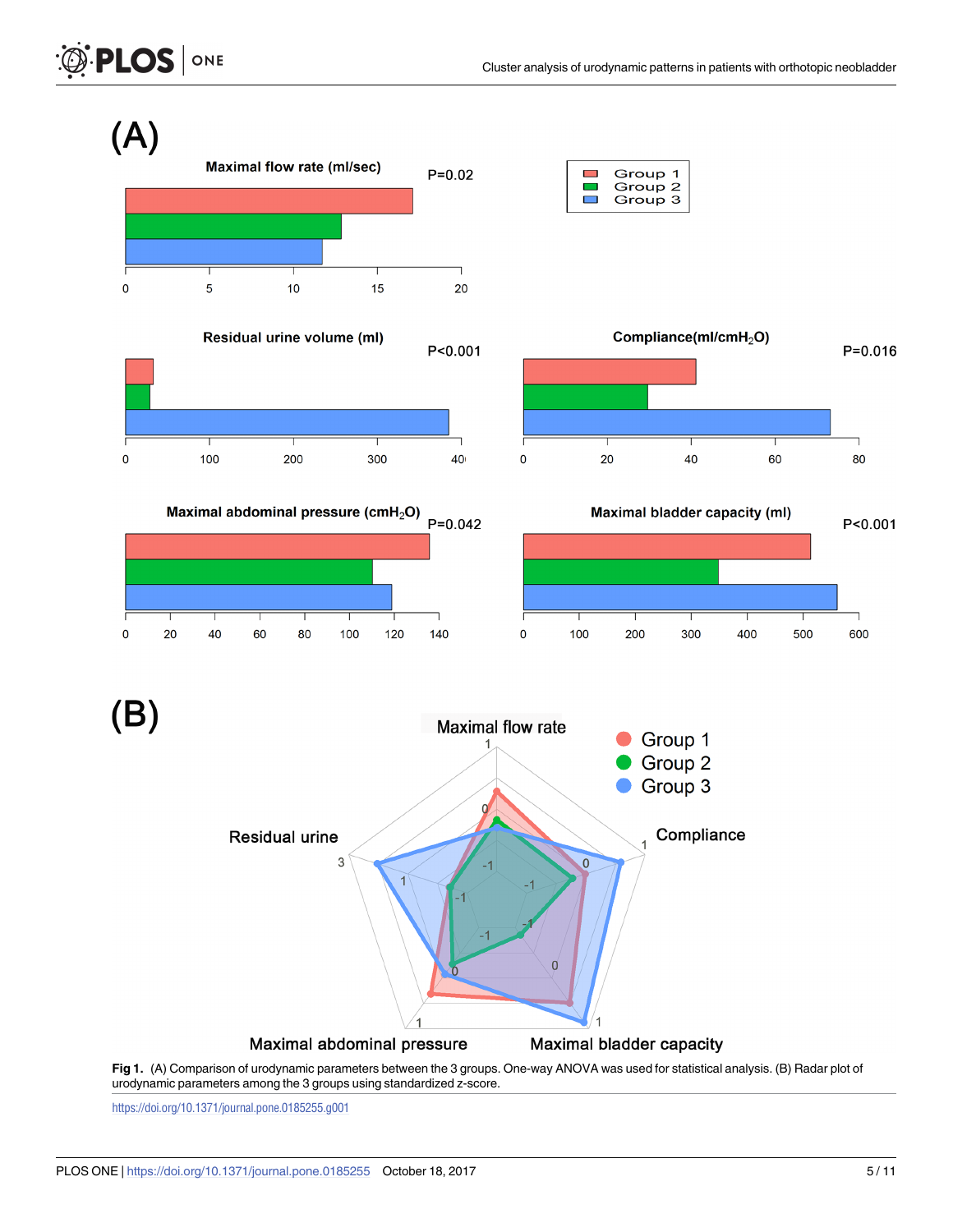|                                | Group 1 ( $n = 44$ ) | Group 2 $(n = 42)$ | Group $3(n = 17)$ | P value |
|--------------------------------|----------------------|--------------------|-------------------|---------|
| Age (year), mean $\pm$ SD      | 59.6±11.4            | 64.6±10.6          | $64.9{\pm}7.2$    | 0.055   |
| Gender, n (%)                  |                      |                    |                   | 0.003   |
| male                           | 41 (93.2)            | 29(69.0)           | 10(58.8)          |         |
| female                         | 3(6.8)               | 13(31.0)           | 7(41.2)           |         |
| Postoperative period (month)   |                      |                    |                   | 0.628   |
| median, IQR                    | $6, 3 - 13$          | $4, 3 - 10$        | $5, 3 - 8.5$      |         |
| BMI ( $kg/m2$ ), mean $\pm$ SD | $24.1 \pm 2.9$       | $23.8 \pm 2.8$     | $25.5 \pm 3.3$    | 0.139   |
| Hypertension, n (%)            | 16(36.4)             | 18 (42.9)          | 8(47.1)           | 0.702   |
| Diabetes n (%)                 | 7(15.9)              | 7(16.7)            | 3(17.6)           | 0.986   |
| Daytime incontinence, n (%)    | 5(11.4)              | 13(31.0)           | 7(41.2)           | 0.022   |
| Nightime incontinence, n (%)   | 29 (65.9)            | 35(83.3)           | 15 (88.2)         | 0.076   |
| Vesicoureteral reflux, n (%)   | 12(27.3)             | 23(54.8)           | 5(29.4)           | 0.022   |
| Febrile UTI, n (%)             | 11(25.0)             | 11(26.2)           | 8(47.1)           | 0.203   |

#### <span id="page-5-0"></span>**[Table](#page-3-0) 1. Clinical and urinary functional outcomes of the 3 groups.**

SD = standard deviation, BMI = body mass index, UTI = urinary tract infection

<https://doi.org/10.1371/journal.pone.0185255.t001>

revealed the best number of groups was 2, but using two groups only identified patients with normal voiding and large residual urine volume. We performed further analysis with various numbers of clusters and determined that 3 was the optimal number of groups. A cluster number of 3 was the second most commonly proposed number by NbCluster and the three groups had significantly different patterns of urodynamic parameters.

Cluster analysis with 3 groups identified an additional group of patients characterized by small bladder capacity and low compliance that is similar to overactive bladder. The urodynamic features of this group were somewhat contrary to known features of orthotopic neobladder. It might be due to the relatively short postoperative period time in our cohort. However, short postoperative period time could not fully explain the voiding feature of all patients in this group, which accounted for approximately 40% of the entire cohort. Previous studies have described the presence of neobladder over-activity and the association with nocturnal incontinence and urge incontinence [\[19,20](#page-9-0)]. A recent study has shown the efficacy of intravesical botulinum toxin injection in the treatment of patients with neobladder over-activity and urinary incontinence [[21](#page-9-0)]. In our urodynamic evaluation, we could not definitively define neobladder over-activity due to various forms of intraluminal pressure change and

|  |  |  |  |  |  |  |  | Table 2. Gender differences in urodynamic parameters and urinary functional outcomes. |
|--|--|--|--|--|--|--|--|---------------------------------------------------------------------------------------|
|--|--|--|--|--|--|--|--|---------------------------------------------------------------------------------------|

|                                                 | Male ( $n = 80$ ) | Female ( $n = 23$ ) | P value |
|-------------------------------------------------|-------------------|---------------------|---------|
| Urodyamic parameters, mean ± SD                 |                   |                     |         |
| Maximal bladder capacity (ml)                   | 462.3±110.7       | 423.9±155.4         | 0.186   |
| Residual urine volume (ml)                      | 74.8±130.6        | 140.3±180.9         | 0.116   |
| Maximal flow rate (ml/sec)                      | $14.3 \pm 8.8$    | $15.0 \pm 11.0$     | 0.738   |
| Compliance (ml/cmH <sub>2</sub> O)              | $38.3 + 42.7$     | $53.3 \pm 80.5$     | 0.237   |
| Maximal abdominal pressure (cmH <sub>2</sub> O) | 126.5±44.0        | $108.7{\pm}36.1$    | 0.080   |
| Urinary functional outcomes, n (%)              |                   |                     |         |
| Daytime incontinence                            | 64 (80.0)         | 14 (60.9)           | 0.059   |
| Nighttime incontinence                          | 16 (20.0)         | 9(39.1)             | 0.841   |

SD = standard deviation

<https://doi.org/10.1371/journal.pone.0185255.t002>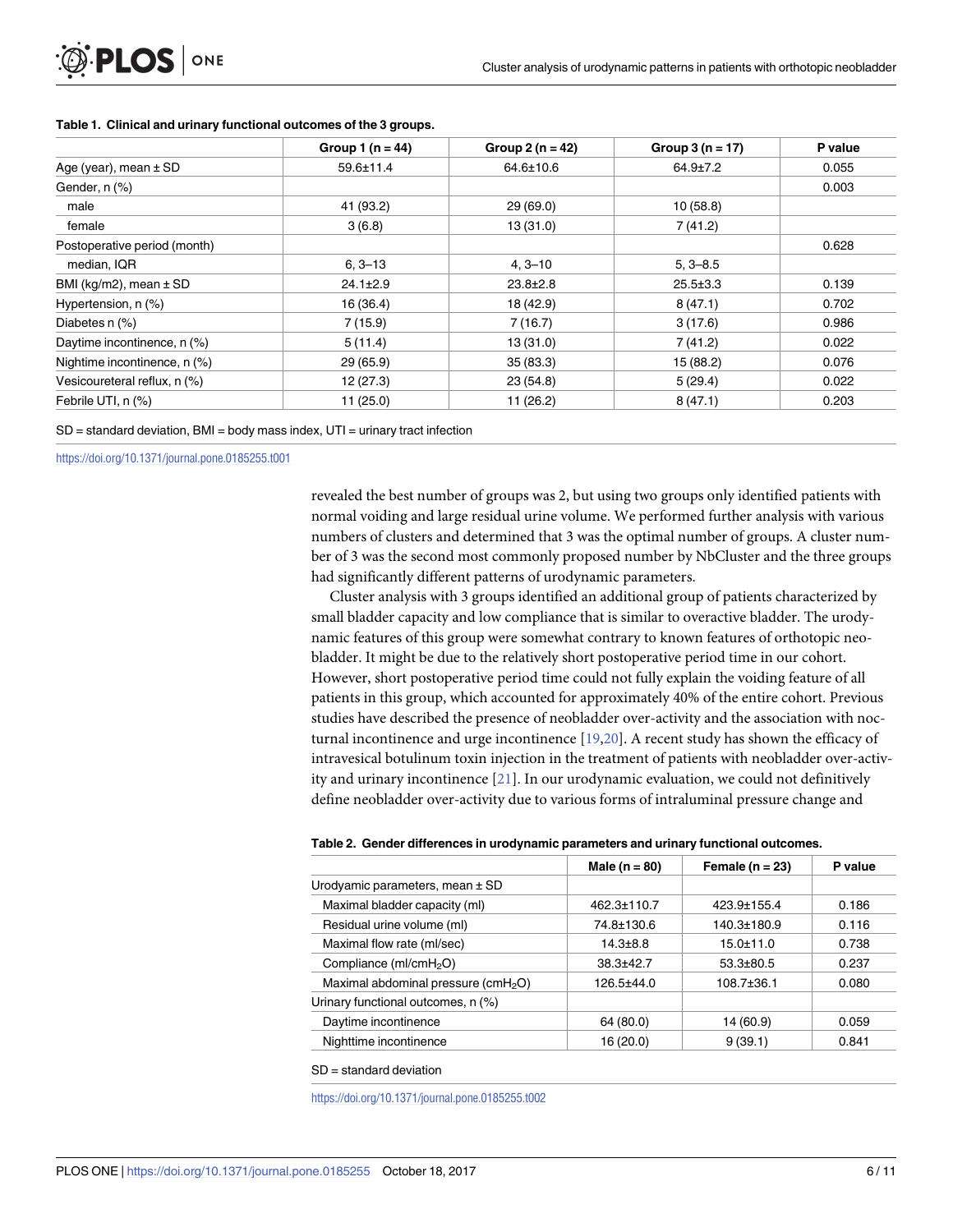<span id="page-6-0"></span>

|                                                     | <b>Univariate</b>   |         | <b>Multivariate</b> |         |  |
|-----------------------------------------------------|---------------------|---------|---------------------|---------|--|
|                                                     | Odd ratio           | P value | Odd ratio           | P value |  |
| Age                                                 | $0.95(0.91 - 0.99)$ | 0.02    | $0.95(0.91 - 0.99)$ | 0.017   |  |
| Gender                                              |                     |         |                     |         |  |
| Female                                              | Ref                 |         | Ref                 |         |  |
| Male                                                | 7.00 (1.92-25.46)   | 0.003   | 7.57 (2.03-28.19)   | 0.003   |  |
| Hypertension                                        | $0.72(0.32 - 1.61)$ | 0.432   |                     |         |  |
| <b>Diabetes</b>                                     | $0.92(0.32 - 2.66)$ | 0.888   |                     |         |  |
| Body mass index                                     | $0.98(0.86 - 1.11)$ | 0.769   |                     |         |  |
| Postoperative period (month)<br>$1.01(0.98 - 1.03)$ |                     | 0.394   |                     |         |  |

#### [Table](#page-3-0) 3. Logistic regression analysis to predict factors associated with being assigned to group 1, the most ideal urodynamic pattern.

<https://doi.org/10.1371/journal.pone.0185255.t003>

urodynamic artifact. However, we found that patients in this group had significantly smaller capacity and lower compliance than patients with group 1 who were thought to have the most ideal urodynamic parameters. We speculate that clinical factors or intestinal length, diameter, or elasticity could contribute to this urodynamic character resulting in higher rates of urinary incontinence. On the other hand, urinary incontinence itself might be a cause of small capacity by providing insufficient expanding capacity in orthotopic neobladder.

In our study, the nighttime incontinence rate was approximately 75% and considerably higher than that of previous reports, which were mostly within 30% [\[3–5\]](#page-8-0). However, differences in the definition used to define incontinence or the method used for data acquisition, such as telephone interviews, in previous studies may have contributed to such differences. Evaluation of functional outcomes using validated questionnaires found that only 17.7% of patients with ileal neobladder were fully continent [[22](#page-9-0)]. Kretschmer et al [\[23\]](#page-9-0) also found that continence rates were lower than previously described when objective continence definitions were used; in their study, nocturnal continence rate was 36.3%. A recent study which used a questionnaire specific to neobladder reported that 78.4% of patients used a pad at nighttime, which is comparable to our results  $[8]$ . These results suggest that nighttime incontinence is one of the most common side effects after orthotopic neobladder reconstruction. Nighttime incontinence adversely affects quality of life of patients with orthotopic neobladder and remains a significant problem [\[24\]](#page-9-0). It has been known that the absence of detrusor-sphincter reflex is a main cause of nighttime incontinence following surgery. Various efforts have been made to improve nighttime incontinence. Results from a small, randomized study has suggested the beneficial effects of oxybutynin and verapamil [\[25\]](#page-9-0). Low doses of oral desmopressin have also been found to be effective in reducing the number of nocturnal voids and nighttime

#### [Table](#page-7-0) 4. Summary of previous studies which investigated the treatment of dysfunctional voiding in patients with orthotopic neobladder.

|                           | <b>Dysfunctional voiding</b>   | No.<br>patients | Intervention                       | Result                                                                        |
|---------------------------|--------------------------------|-----------------|------------------------------------|-------------------------------------------------------------------------------|
| Ghoneim et al [27]        | Nocturnal incontinence         | 32              | imipramine hydrochloride<br>25ma   | improved in 8 patients (25%)                                                  |
| El-Bahnasawy et al<br> 25 | Nocturnal incontinence         | 20              | oxybutinine                        | improved in 14 patients (70%)                                                 |
| El-Bahnasawy et al<br>25  | Nocturnal incontinence         | 20              | verapamil                          | improved in 11 patients (55%)                                                 |
| Goldberg et al [26]       | Nocturnal incontinence         | 31              | desmopression 0.1mg                | mean number of night time awakening decreased from 2.5/<br>night to 1.5/night |
| Hoag et al $[21]$         | Overactive ileal<br>neobladder | 4               | intravesical<br>onabotulinumtoxinA | varying degrees of subjective improvements                                    |

<https://doi.org/10.1371/journal.pone.0185255.t004>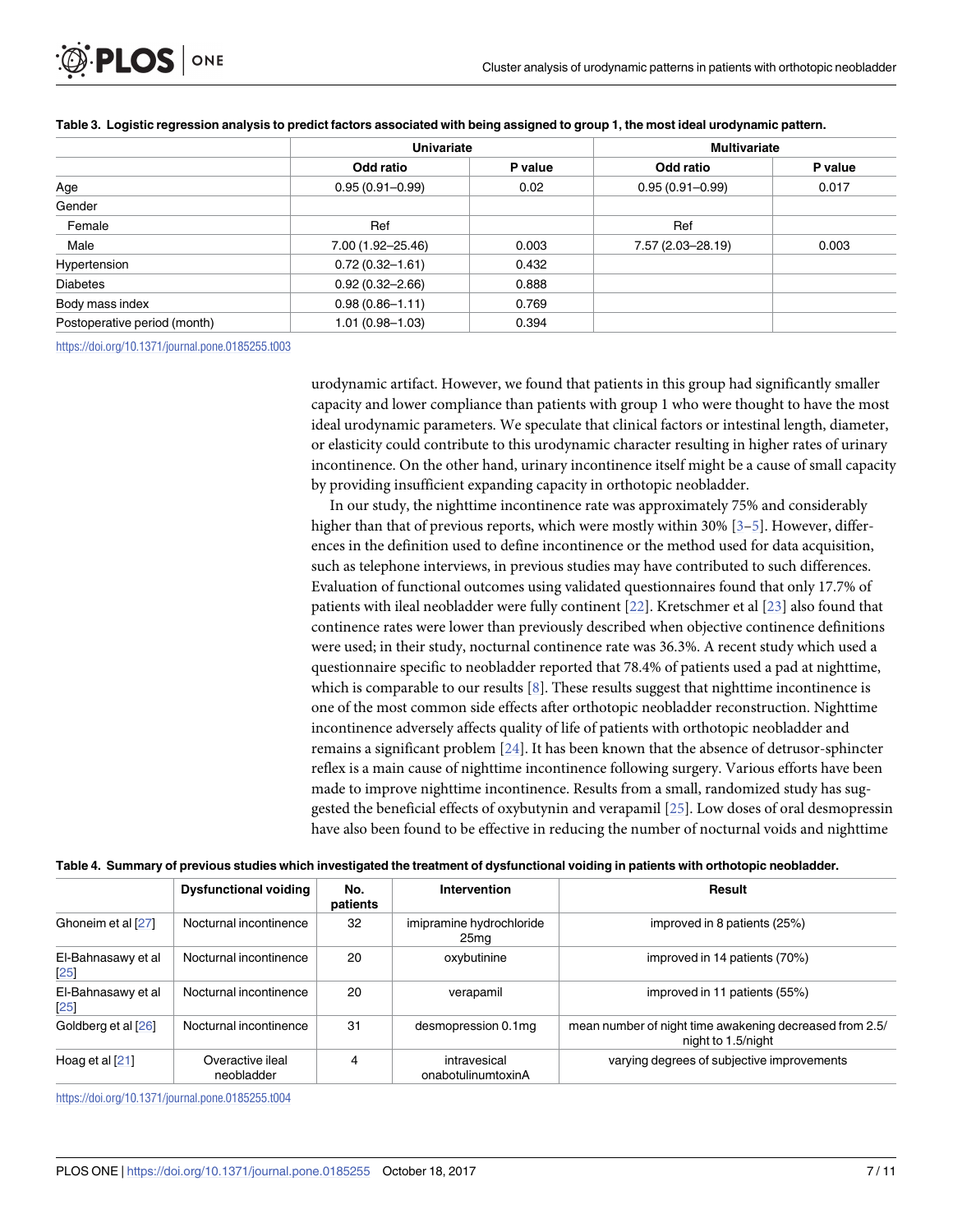<span id="page-7-0"></span>incontinence [[26](#page-9-0)]. We summarized the results of previous studies which treated the dysfunctional voiding of patients who underwent orthotopic neobladder reconstruction ([Table](#page-6-0) 4).

With improved understanding of female pelvic and urethral anatomy, orthotopic neobladder became the diversion of choice for women after radical cystectomy. It has been known that approximately 65% of women undergoing radical cystectomy can be a candidate for orthotopic neobladder reconstruction [\[28\]](#page-10-0). In selected female patients, the long-term oncologic safety of orthotopic neobladder and satisfactory functional outcomes have been shown [\[29\]](#page-10-0). However, urinary retention is still a major functional problem in women with orthotopic neobladder [[30](#page-10-0)]. In our results, 30.4% of female patients were in group 3, which was characterized by large residual urine volume, while 12.5% of male patients were assigned to group 3. Furthermore, more than half of female patients were in the group with small capacity and low compliance, and only three females (13.0%) belonged to the ideal voiding group. Although these results are unsatisfactory compared to previous reports on female orthotopic neobladder [\[29,31\]](#page-10-0), a recent large center study also identified significant prevalence of voiding dysfunction in women with orthotopic neobladder [[32](#page-10-0)]. In our analysis, it appears that increasing age and female gender negatively affect urodynamic and functional outcomes in patients with orthotopic neobladder. Increasing age has been associated with voiding dysfunction in multiple studies [\[8,](#page-9-0)[32\]](#page-10-0). In terms of gender, we could not find significant gender differences in urodynamic and voiding feature [\(Table](#page-5-0) 2). However, cluster analysis and multivariate logistic regression analysis suggested that urinary functional outcomes of female patients undergoing orthotopic neobladder reconstruction is inferior to that of male patients.

This study is not devoid of limitations. First, while the study cohort which included more than 100 patients is relatively large compared to previous studies of urodynamics in patients with orthotopic neobladder [\[9,11–13](#page-9-0)], the size of our cohort may be small for the cluster analysis. With more patients with urodynamic results, we could have identified a greater number of clusters with specific voiding characteristics. Second, due to its retrospective nature, the postoperative time interval of the urodynamic test was not consistent and relatively short. Considering that urodynamic profiles improve during the first year after surgery [\[3](#page-8-0)[,33\]](#page-10-0), urodynamic tests at an early postoperative time may not reflect the matured functional state of orthotopic neobladder. We commonly performed urodynamic tests at 3–6 months after surgery as comprehensive urodynamic evaluation and for early intervention of voiding dysfunction. Urodynamic tests at 1 year after surgery would best represent the matured and stabilized state of orthotopic neobladder. However, most patients become accustomed to the new voiding environment at 3–6 months and it has been reported that urodynamic results were not significantly different within 6–12 months after surgery [\[34\]](#page-10-0). Our results are valuable given that we identified various features of voiding pattern in patients with orthotopic neobladder, regardless of time intervals. Third, structured and validated questionnaires were not used for the evaluation of voiding function. However, the specialized urologic nurse who performed urodynamic tests consistently interviewed patients and recorded their voiding status. Although the severity of urinary incontinence was not analyzed, we strictly defined the continence state as zero pad use. Fourth, while our study was focused on classifying and describing voiding patterns based on urodynamic findings, we did not investigate the treatments or training for improving voiding function in patients with orthotopic neobladder. However, we found that elderly or female patients were more likely to have unfavorable voiding patterns after neobladder reconstruction. This information would be of great value for physicians who counsel patients undergoing radical cystectomy and urinary diversion. Finally, the clustering of the 3 groups was not externally validated. If clustering was validated in other cohorts of patients with orthotopic neobladder, it would be possible to investigate the characteristics of each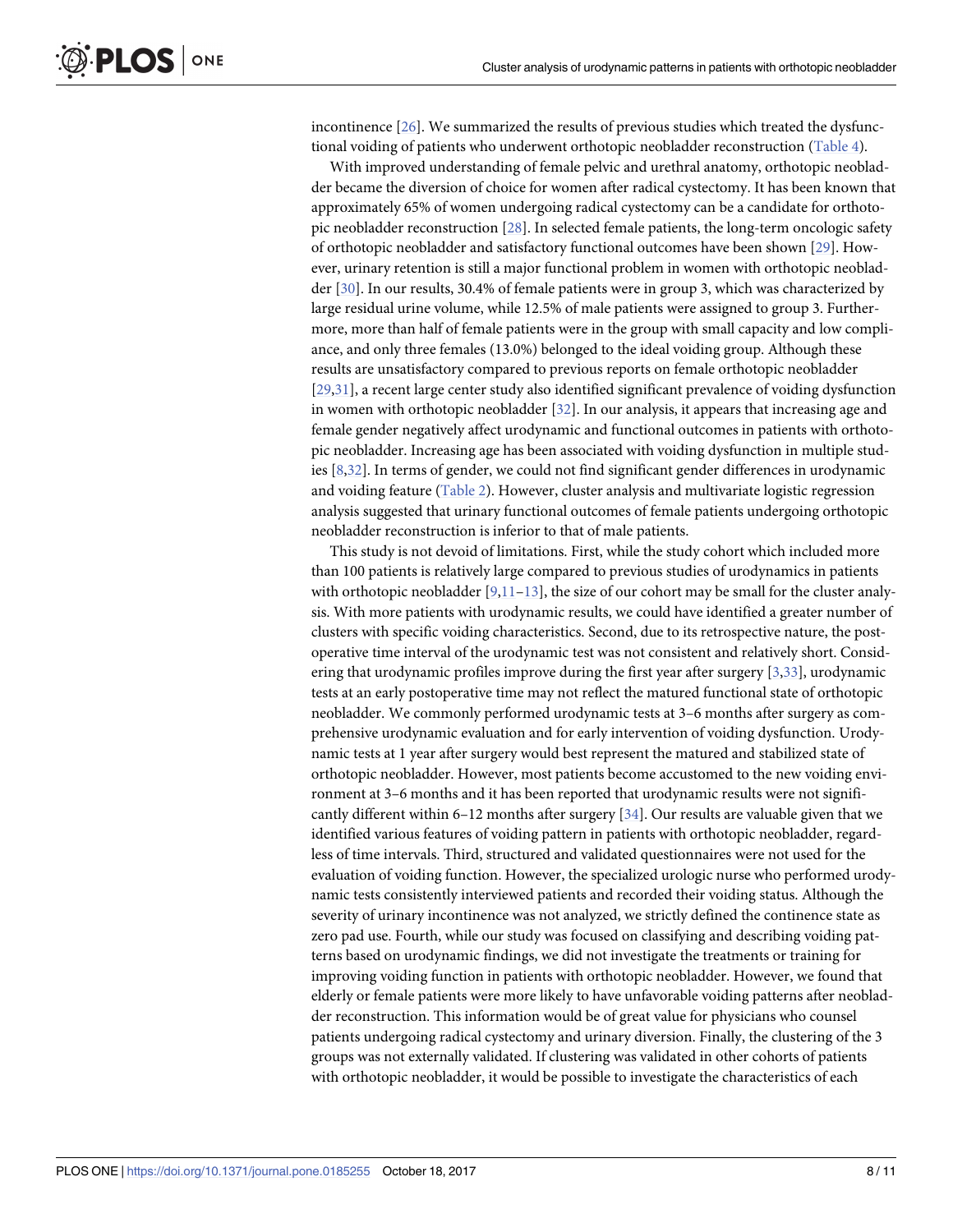<span id="page-8-0"></span>group in greater depth. Ultimately, a clear classification system can lead to further research to improve functional outcomes or quality of life for each group.

In conclusion, cluster analysis identified three groups with different urodynamic and voiding characteristics. While approximately half of patients had an ideal urodynamic pattern with adequate capacity and compliance, the other two groups were characterized by large residual urine and small capacity bladder with low compliance. Clinical factors such as young age and male gender were associated with an ideal urodynamic pattern. We recommend that physician counsel patients with this information.

### **Supporting information**

**S1 [Fig](http://www.plosone.org/article/fetchSingleRepresentation.action?uri=info:doi/10.1371/journal.pone.0185255.s001). Optimal number of clusters proposed by NbClust, which calculated 26 indices.** Among indices, 8 and 7 proposed 2 and 3, respectively, as the optimal number of clusters. (TIF)

**S1 [Table.](http://www.plosone.org/article/fetchSingleRepresentation.action?uri=info:doi/10.1371/journal.pone.0185255.s002) Urodynamic variables and patterns according to the presence of febrile urinary tract infection.** (DOCX)

#### **Author Contributions**

**Conceptualization:** KHK DHL.

**Data curation:** KHK HSY HJC.

**Formal analysis:** KHK.

**Investigation:** KHK HJC.

**Resources:** KHK HJC DHL.

**Supervision:** HY WSC BSS DHL.

**Visualization:** KHK.

**Writing – original draft:** KHK.

**Writing – review & editing:** HY WSC BSS DHL.

#### **References**

- **[1](#page-1-0).** Hautmann RE. Urinary diversion: ileal conduit to neobladder. J Urol. 2003; 169: 834–842. [https://doi.](https://doi.org/10.1097/01.ju.0000029010.97686.eb) [org/10.1097/01.ju.0000029010.97686.eb](https://doi.org/10.1097/01.ju.0000029010.97686.eb) PMID: [12576795](http://www.ncbi.nlm.nih.gov/pubmed/12576795)
- **[2](#page-1-0).** Crozier J, Hennessey D, Sengupta S, Bolton D, Lawrentschuk N. A Systematic Review of Ileal Conduit and Neobladder Outcomes in Primary Bladder Cancer. Urology: The Gold Journal. 2016; 96: 74–79.
- **[3](#page-1-0).** Studer UE, Burkhard FC, Schumacher M, Kessler TM, Thoeny H, Fleischmann A, et al. Twenty years experience with an ileal orthotopic low pressure bladder substitute—lessons to be learned. J Urol. 2006; 176: 161–166. [https://doi.org/10.1016/S0022-5347\(06\)00573-8](https://doi.org/10.1016/S0022-5347(06)00573-8) PMID: [16753394](http://www.ncbi.nlm.nih.gov/pubmed/16753394)
- 4. Madersbacher S, Möhrle K, Burkhard F, Studer UE. Long-term voiding pattern of patients with ileal orthotopic bladder substitutes. J Urol. 2002; 167: 2052–2057. PMID: [11956437](http://www.ncbi.nlm.nih.gov/pubmed/11956437)
- **[5](#page-1-0).** Hautmann RE, Volkmer BG, Schumacher MC, Gschwend JE, Studer UE. Long-term results of standard procedures in urology: the ileal neobladder. World J Urol. 2006; 24: 305–314. [https://doi.org/10.1007/](https://doi.org/10.1007/s00345-006-0105-z) [s00345-006-0105-z](https://doi.org/10.1007/s00345-006-0105-z) PMID: [16830152](http://www.ncbi.nlm.nih.gov/pubmed/16830152)
- **[6](#page-1-0).** Gilbert SM, Wood DP, Dunn RL, Weizer AZ, Lee CT, Montie JE, et al. Measuring health-related quality of life outcomes in bladder cancer patients using the Bladder Cancer Index (BCI). Cancer. 2007; 109: 1756–1762. <https://doi.org/10.1002/cncr.22556> PMID: [17366596](http://www.ncbi.nlm.nih.gov/pubmed/17366596)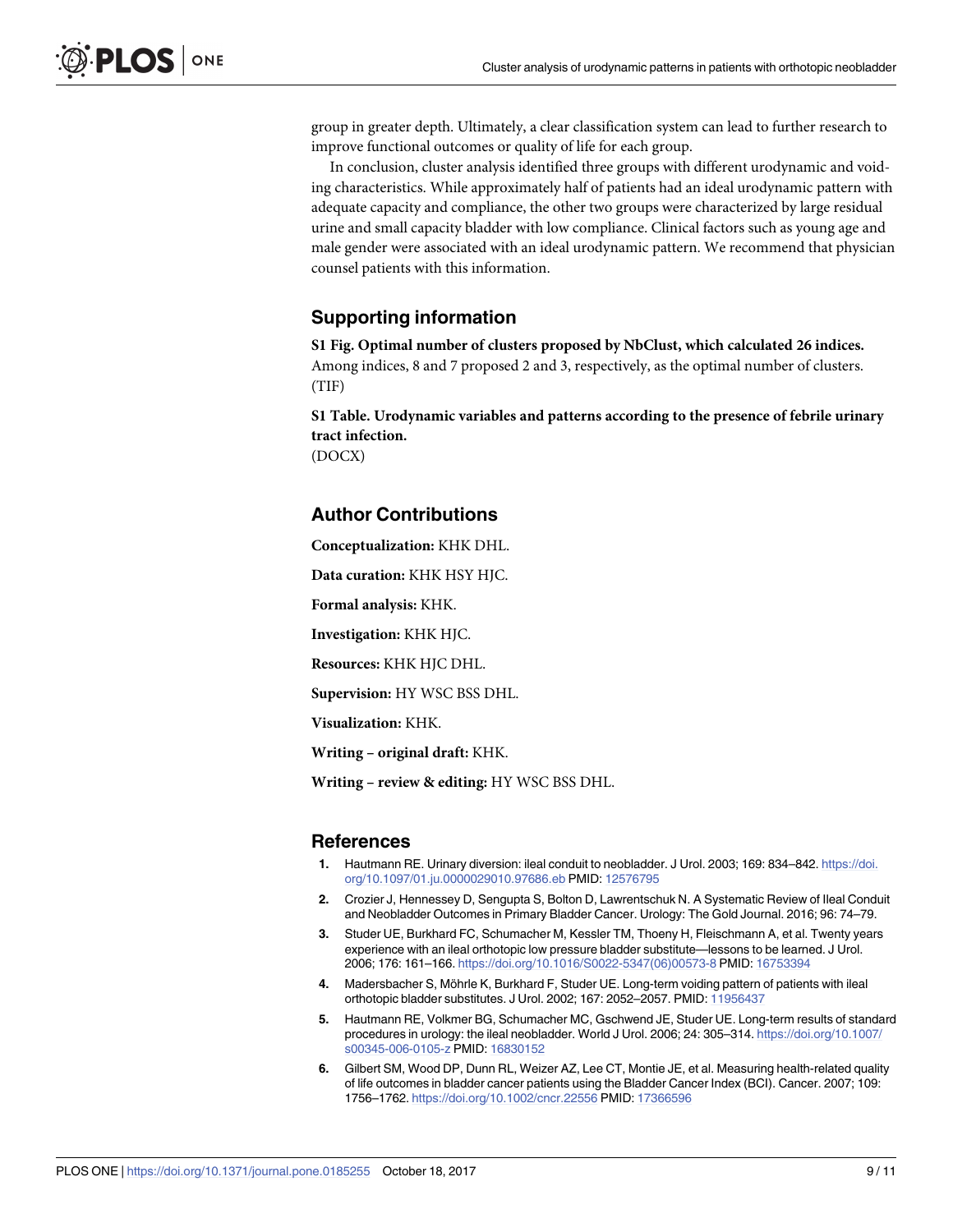- <span id="page-9-0"></span>**7.** Gilbert SM, Dunn RL, Hollenbeck BK, Montie JE, Lee CT, Wood DP, et al. Development and validation of the Bladder Cancer Index: a comprehensive, disease specific measure of health related quality of life in patients with localized bladder cancer. J Urol. 2010; 183: 1764–1769. [https://doi.org/10.1016/j.juro.](https://doi.org/10.1016/j.juro.2010.01.013) [2010.01.013](https://doi.org/10.1016/j.juro.2010.01.013) PMID: [20299056](http://www.ncbi.nlm.nih.gov/pubmed/20299056)
- **[8](#page-1-0).** Ahmadi H, Skinner EC, Simma Chiang V, Miranda G, Cai J, Penson DF, et al. Urinary functional outcome following radical cystoprostatectomy and ileal neobladder reconstruction in male patients. J Urol. 2013; 189: 1782–1788. <https://doi.org/10.1016/j.juro.2012.11.078> PMID: [23159582](http://www.ncbi.nlm.nih.gov/pubmed/23159582)
- **[9](#page-1-0).** Burkhard FC, Kessler TM, Springer J, Studer UE. Early and late urodynamic assessment of ileal orthotopic bladder substitutes combined with an afferent tubular segment. J Urol. 2006; 175: 2155–2160; discussion 2160. [https://doi.org/10.1016/S0022-5347\(06\)00278-3](https://doi.org/10.1016/S0022-5347(06)00278-3) PMID: [16697827](http://www.ncbi.nlm.nih.gov/pubmed/16697827)
- **10.** Schrier BP, Laguna MP, van der Pal F, Isorna S, Witjes JA. Comparison of orthotopic sigmoid and ileal neobladders: continence and urodynamic parameters. Eur Urol. 2005; 47: 679–685. [https://doi.org/10.](https://doi.org/10.1016/j.eururo.2004.10.018) [1016/j.eururo.2004.10.018](https://doi.org/10.1016/j.eururo.2004.10.018) PMID: [15826762](http://www.ncbi.nlm.nih.gov/pubmed/15826762)
- **[11](#page-1-0).** Santucci RA, Park CH, Mayo ME, Lange PH. Continence and urodynamic parameters of continent urinary reservoirs: comparison of gastric, ileal, ileocolic, right colon, and sigmoid segments. Urology. 1999; 54: 252–257. PMID: [10443720](http://www.ncbi.nlm.nih.gov/pubmed/10443720)
- **[12](#page-1-0).** Iwakiri J, Gill H, Anderson R, Freiha F. Functional and urodynamic characteristics of an ileal neobladder. J Urol. 1993; 149: 1072–1076. PMID: [8483213](http://www.ncbi.nlm.nih.gov/pubmed/8483213)
- **[13](#page-7-0).** Wu TT, Lee YH, Huang JK, Jiaan BP, Yu CC. Functional and urodynamic characteristics of Camey II ileal neobladder. Urol Int. 1996; 57: 213–217. PMID: [8961488](http://www.ncbi.nlm.nih.gov/pubmed/8961488)
- **14.** Xu K, Liu C, Zheng S, Li H, Xu Y, Xu AB, et al. Orthotopic detaenial sigmoid neobladder after radical cystectomy: technical considerations, complications and functional outcomes. J Urol. 2013; 190: 928– 934. <https://doi.org/10.1016/j.juro.2013.03.072> PMID: [23538237](http://www.ncbi.nlm.nih.gov/pubmed/23538237)
- **[15](#page-1-0).** Satkunasivam R, Santomauro M, Chopra S, Plotner E, Cai J, Miranda G, et al. Robotic Intracorporeal Orthotopic Neobladder: Urodynamic Outcomes, Urinary Function, and Health-related Quality of Life. Eur Urol. 2016; 69: 247–253. <https://doi.org/10.1016/j.eururo.2015.06.041> PMID: [26164417](http://www.ncbi.nlm.nih.gov/pubmed/26164417)
- **[16](#page-2-0).** Studer UE, Varol C, Danuser H. Orthotopic ileal neobladder. BJU Int. 2004; 93: 183–193. PMID: [14678400](http://www.ncbi.nlm.nih.gov/pubmed/14678400)
- **[17](#page-2-0).** Schäfer W, Abrams P, Liao L, Mattiasson A, Pesce F, Spangberg A, et al. Good urodynamic practices: uroflowmetry, filling cystometry, and pressure-flow studies. Neurourol Urodyn. 2002; 21: 261–274. PMID: [11948720](http://www.ncbi.nlm.nih.gov/pubmed/11948720)
- **[18](#page-2-0).** Charrad M, Ghazzali N, Boiteau V, Niknafs A. NbClust: An R Package for Determining the Relevant Number of Clusters in a Data Set. 2014. 2014; 61: 36.
- **[19](#page-5-0).** Sakakibara R, Awa Y, Naya Y, Tobe T, Uchiyama T, Hattori T. Neobladder overactivity; an equivalent to spontaneous rectal contraction. Int J Urol. 2007; 14: 1054–1056. [https://doi.org/10.1111/j.1442-2042.](https://doi.org/10.1111/j.1442-2042.2007.01885.x) [2007.01885.x](https://doi.org/10.1111/j.1442-2042.2007.01885.x) PMID: [17956538](http://www.ncbi.nlm.nih.gov/pubmed/17956538)
- **[20](#page-5-0).** el Bahnasawy MS, Osman Y, Gomha MA, Shaaban A. Persistent and occasional nocturnal enuresis in orthotopic urinary diversion: is there a urodynamic difference? BJU Int. 2005; 96: 1373–1377. [https://](https://doi.org/10.1111/j.1464-410X.2005.05852.x) [doi.org/10.1111/j.1464-410X.2005.05852.x](https://doi.org/10.1111/j.1464-410X.2005.05852.x) PMID: [16287461](http://www.ncbi.nlm.nih.gov/pubmed/16287461)
- **[21](#page-5-0).** Hoag N, Tse V, Wang A, Chung E, Gani J. Intravesical OnabotulinumtoxinA Injection for Overactive Orthotopic Ileal Neobladder: Feasibility and Efficacy. Int Neurourol J. 2016; 20: 81–85. [https://doi.org/](https://doi.org/10.5213/inj.1630380.190) [10.5213/inj.1630380.190](https://doi.org/10.5213/inj.1630380.190) PMID: [27032562](http://www.ncbi.nlm.nih.gov/pubmed/27032562)
- **[22](#page-6-0).** Novara G, Ficarra V, Minja A, De Marco V, Artibani W. Functional results following vescica ileale Padovana (VIP) neobladder: midterm follow-up analysis with validated questionnaires. Eur Urol. 2010; 57: 1045–1051. <https://doi.org/10.1016/j.eururo.2010.01.007> PMID: [20096993](http://www.ncbi.nlm.nih.gov/pubmed/20096993)
- **[23](#page-6-0).** Kretschmer A, Grimm T, Buchner A, Grimm J, Grabbert M, Jokisch F, et al. Prognostic Features for Objectively Defined Urinary Continence after Radical Cystectomy and Ileal Orthotopic Neobladder in a Contemporary Cohort. J Urol. 2017; 197: 210–215. <https://doi.org/10.1016/j.juro.2016.08.004> PMID: [27506691](http://www.ncbi.nlm.nih.gov/pubmed/27506691)
- **[24](#page-6-0).** Zahran MH, El Hefnawy AS, Zidan EM, El Bilsha MA, Taha D, Ali-El-Dein B. Health-related quality of life after radical cystectomy and neobladder reconstruction in women: impact of voiding and continence status. Int J Urol. 2014; 21: 887–892. <https://doi.org/10.1111/iju.12452> PMID: [24684718](http://www.ncbi.nlm.nih.gov/pubmed/24684718)
- **[25](#page-6-0).** El Bahnasawy MS, Shaaban H, Gomha MA, Nabeeh A. Clinical and urodynamic efficacy of oxybutynin and verapamil in the treatment of nocturnal enuresis after formation of orthotopic ileal neobladders. A prospective, randomized, crossover study. Scand J Urol Nephrol. 2008; 42: 344–351. [https://doi.org/](https://doi.org/10.1080/00365590701832726) [10.1080/00365590701832726](https://doi.org/10.1080/00365590701832726) PMID: [19230167](http://www.ncbi.nlm.nih.gov/pubmed/19230167)
- **[26](#page-6-0).** Goldberg H, Baniel J, Mano R, Gillon G, Kedar D, Yossepowitch O. Low-dose oral desmopressin for treatment of nocturia and nocturnal enuresis in patients after radical cystectomy and orthotopic urinary diversion. BJU Int. 2014; 114: 727–732. <https://doi.org/10.1111/bju.12598> PMID: [24314054](http://www.ncbi.nlm.nih.gov/pubmed/24314054)